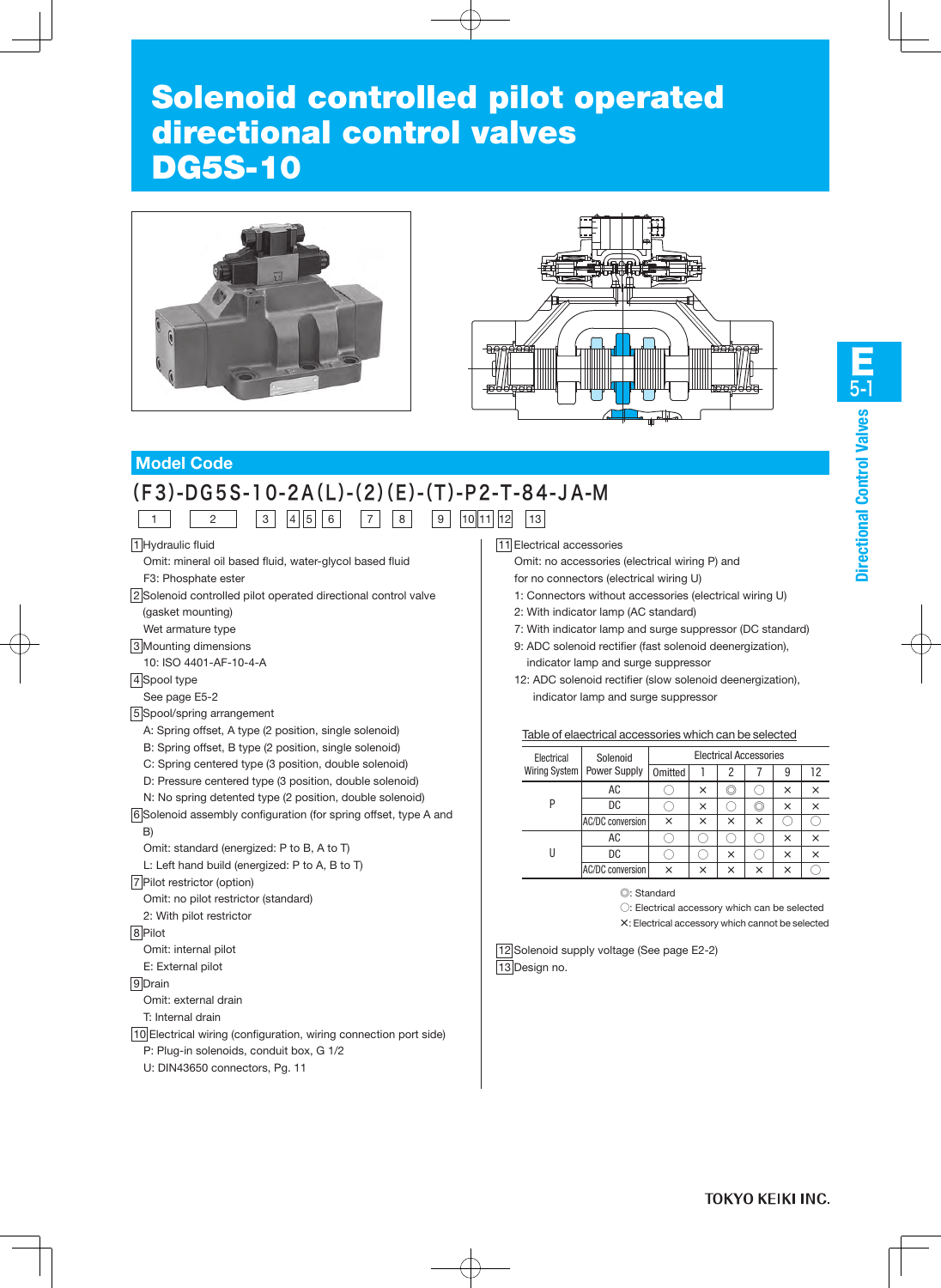| Model Code | Size | Max. Working    |                                      |      | Allowable Tank Port   Max. Pilot Pressure   Min. Pilot Pressure |                                          | Weight kg                  |                     |  |
|------------|------|-----------------|--------------------------------------|------|-----------------------------------------------------------------|------------------------------------------|----------------------------|---------------------|--|
|            |      | Pressure<br>MPa | Max. Flow<br>L/min                   | MPa  | MPa                                                             | <b>MPa</b>                               | Single<br><b>Solenoids</b> | Double<br>Solenoids |  |
| DG5S-10    |      |                 | See Pressure-Flow<br>Characteristics | 20.6 |                                                                 | See Min. Pilot<br><b>Pressure Curves</b> | 42                         | 43                  |  |

# Solenoid Controlled Pilot Operated Directional Control Valve

DG4V-3 solenoid valve used as pilot. See page E2-2 for solenoid specifications. Following spool/spring arrangement valves are used.

Spring Offset, A Type: DG4V-3-2AL-M-\*\*-\*-7-54 Spring Offset, B Type: DG4V-3-6BL-M-\*\*-\*-7-54 Spring Centered, C Type: DG4V-3-6C-M-\*\*-\*-7-54 Pressure Centered, D Type: DG4V-3-7C-M-\*\*-\*-7-54 Spring Offset, AL Type: DG4V-3-2A-M-\*\*-\*-7-54 Spring Offset, BL Type: DG4V-3-6B-M-\*\*-\*-7-54 No Spring Detented, N Type: DG4V-3-2N-M-\*\*-\*-7-54

The DC4VC-3 (DC 24V) solenoid directional control valve with the built-in drive circuit can also be used as a pilot solenoid switching valve.

For details, consult Tokyo Keiki. (Refer to page E6-1 for details of the DC4VC-3.)

# Spool Types and Pressure-Flow Characteristics

|                 |                          |                                                                                                                                                                                                                                                                                                                                                                                                                                                                                         | Model Code, Functional Symbol<br>3 Position                                                                                                                                                                                                                                                                                                                                                                       | Max. Flow L/min |        |                   |                   | Pressure Drop Curve No.    |                   |                   |
|-----------------|--------------------------|-----------------------------------------------------------------------------------------------------------------------------------------------------------------------------------------------------------------------------------------------------------------------------------------------------------------------------------------------------------------------------------------------------------------------------------------------------------------------------------------|-------------------------------------------------------------------------------------------------------------------------------------------------------------------------------------------------------------------------------------------------------------------------------------------------------------------------------------------------------------------------------------------------------------------|-----------------|--------|-------------------|-------------------|----------------------------|-------------------|-------------------|
|                 | Spool Center<br>Position | Spring Centered                                                                                                                                                                                                                                                                                                                                                                                                                                                                         | Pressure Centered Type                                                                                                                                                                                                                                                                                                                                                                                            |                 |        |                   |                   | Switched Condition         |                   | Neutral           |
|                 |                          | $- C -$                                                                                                                                                                                                                                                                                                                                                                                                                                                                                 | $- D -$                                                                                                                                                                                                                                                                                                                                                                                                           | C, B, BL Types  | D Type | $P \rightarrow A$ | $B \rightarrow T$ | $P \rightarrow B$          | $A \rightarrow T$ | $P \rightarrow T$ |
| $\mathbf 0$     | $\mathbb H$              | $DG5S-10-0C$<br>$A$ $B$<br>XHII IYA <sub>a</sub><br><b>b团</b>                                                                                                                                                                                                                                                                                                                                                                                                                           | $DG5S-10-0D$<br>A B                                                                                                                                                                                                                                                                                                                                                                                               |                 |        | $\circled{1}$     | $\circledS$       | $\circled{\scriptstyle 1}$ | $\circled{3}$     | $\circled{3}$     |
|                 |                          | $\times$<br>PT<br>İΥ                                                                                                                                                                                                                                                                                                                                                                                                                                                                    | $b \nabla$<br>∏a<br>$\times$<br>$W$ P T                                                                                                                                                                                                                                                                                                                                                                           |                 |        |                   |                   |                            |                   |                   |
|                 | 다                        | $DG5S-10-2C$                                                                                                                                                                                                                                                                                                                                                                                                                                                                            | $DG5S-10-2D$                                                                                                                                                                                                                                                                                                                                                                                                      |                 |        |                   |                   |                            |                   |                   |
| $\overline{2}$  | lt tl                    | $\bigcup_{b} \frac{A}{\sqrt{2}} \bigcup_{\tau} \frac{A}{\sqrt{2}} \bigcup_{\tau} \frac{B}{\sqrt{2}} \bigcap_{\tau} \frac{B}{\sqrt{2}} \bigcap_{\tau} \frac{B}{\sqrt{2}} \bigcap_{\tau} \frac{B}{\sqrt{2}} \bigcap_{\tau} \frac{B}{\sqrt{2}} \bigcap_{\tau} \frac{B}{\sqrt{2}} \bigcap_{\tau} \frac{B}{\sqrt{2}} \bigcap_{\tau} \frac{B}{\sqrt{2}} \bigcap_{\tau} \frac{B}{\sqrt{2}} \bigcap_{\tau} \frac{B}{\sqrt{2}} \bigcap_{\tau} \frac{B}{\sqrt{2}}$<br>$\vert x \vert$<br>PT<br>İγ | $\frac{AB}{\sqrt{1+11}}$<br>$b\sqrt{7}$<br>ਵਾ∖∃a<br>x <sup>1</sup><br>шW PT<br>l٧                                                                                                                                                                                                                                                                                                                                 |                 |        | $\circled{2}$     | $\circledcirc$    | (2)                        | $\circled{4}$     |                   |
|                 |                          | $DG5S-10-3C$                                                                                                                                                                                                                                                                                                                                                                                                                                                                            | $DG5S-10-3D$                                                                                                                                                                                                                                                                                                                                                                                                      |                 |        |                   |                   |                            |                   |                   |
| 3               | $\frac{1}{\sqrt{1}}$     | $X$ , $A$ if $M$ , $\overline{A}$ ,<br>$b\sqrt{\frac{1}{2}}$<br>$\times$<br>١Y<br>PT                                                                                                                                                                                                                                                                                                                                                                                                    | $\begin{picture}(180,17) \put(0,0){\line(1,0){150}} \put(15,0){\line(1,0){150}} \put(15,0){\line(1,0){150}} \put(15,0){\line(1,0){150}} \put(15,0){\line(1,0){150}} \put(15,0){\line(1,0){150}} \put(15,0){\line(1,0){150}} \put(15,0){\line(1,0){150}} \put(15,0){\line(1,0){150}} \put(15,0){\line(1,0){150}} \put(15,0){\line(1,0){150}}$<br>चे∏а<br>$b\overline{7}$<br>$\times$<br>P <sub>T</sub><br>ШW<br>l٧ | 600             |        | $\circled{2}$     | $\circledR$       | (2)                        | $\circled{3}$     |                   |
|                 |                          | $DG5S-10-4C$                                                                                                                                                                                                                                                                                                                                                                                                                                                                            | $DG5S-10-4D$                                                                                                                                                                                                                                                                                                                                                                                                      |                 |        |                   |                   |                            |                   |                   |
| $\overline{4}$  | Ħ                        | $\begin{picture}(180,10) \put(0,0){\line(1,0){10}} \put(10,0){\line(1,0){10}} \put(10,0){\line(1,0){10}} \put(10,0){\line(1,0){10}} \put(10,0){\line(1,0){10}} \put(10,0){\line(1,0){10}} \put(10,0){\line(1,0){10}} \put(10,0){\line(1,0){10}} \put(10,0){\line(1,0){10}} \put(10,0){\line(1,0){10}} \put(10,0){\line(1,0){10}} \put(10,0){\line($<br>$a \nightharpoonup \overline{M}$<br>$\times$<br>UW PT<br>İΥ                                                                      | <sup>A B</sup> V MU<br>$a \not\rightarrow$<br>ৰাষচ<br>x <sub>1</sub><br>W PT<br>l Y                                                                                                                                                                                                                                                                                                                               |                 | 800    | $\circled6$       | $\circledS$       | (7)                        | $\circledR$       | $\circledcirc$    |
|                 |                          | $DG5S-10-6C$<br>A B                                                                                                                                                                                                                                                                                                                                                                                                                                                                     | $DG5S-10-6D$<br>A B                                                                                                                                                                                                                                                                                                                                                                                               |                 |        |                   |                   |                            |                   |                   |
| $6\phantom{1}6$ | 닌                        | HITY .<br>$b \nabla M$<br>$\mathsf{x}$<br>PT<br>İ٧                                                                                                                                                                                                                                                                                                                                                                                                                                      | $\mathbb{R}$ .<br>$b \frac{1}{2}$<br>XHT<br>x<br>ŵМ<br>P T<br>İΥ                                                                                                                                                                                                                                                                                                                                                  |                 |        | $\circled{2}$     | ④                 | (2)                        | $\circled{3}$     |                   |
|                 |                          | $DG5S-10-8C$                                                                                                                                                                                                                                                                                                                                                                                                                                                                            | $DG5S-10-8D$                                                                                                                                                                                                                                                                                                                                                                                                      |                 |        |                   |                   |                            |                   |                   |
| 8               | Ħ                        | $\begin{array}{c}\nA & B \\ \uparrow & \downarrow \\ \uparrow & \uparrow\n\end{array}$<br>$\overline{a}$<br>IXP <sub>B</sub><br>x<br>…w<br>P T                                                                                                                                                                                                                                                                                                                                          | $\begin{array}{c}\nA & B \\ \hline\n\end{array}$<br>$a \triangleright$<br>$\blacksquare$<br>÷<br>$\times$<br>шW PТ<br>ΙY                                                                                                                                                                                                                                                                                          |                 |        | $\circled{4}$     | $\circledS$       | $\circledS$                | $^{\circledR}$    | $\circledcirc$    |
|                 |                          | $DG5S-10-9C$<br>A B                                                                                                                                                                                                                                                                                                                                                                                                                                                                     | $DG5S-10-9D$                                                                                                                                                                                                                                                                                                                                                                                                      |                 |        |                   |                   |                            |                   |                   |
| 9               | $\frac{1}{\sqrt{2}}$     | XBII IYR 4<br>$b\sqrt{2M}$<br>$\chi$<br>PT<br>İΥ                                                                                                                                                                                                                                                                                                                                                                                                                                        | ΑB<br>$\overline{B}$<br>XĦ<br>x<br>ШW<br>PT                                                                                                                                                                                                                                                                                                                                                                       | $*570$          |        | $\circled{2}$     | $\circledA$       | (2)                        | $\circled{3}$     |                   |
|                 |                          | $DG5S-10-33C$<br>A B                                                                                                                                                                                                                                                                                                                                                                                                                                                                    | $DG5S-10-33D$                                                                                                                                                                                                                                                                                                                                                                                                     |                 |        |                   |                   |                            |                   |                   |
| 33              | 臀                        | XHI<br>b屏<br>$\mathbb{R}$ .<br>$\mathsf{X}$<br>PT<br>lγ                                                                                                                                                                                                                                                                                                                                                                                                                                 | $b \mid \overline{ } \rangle$<br>चेरोव<br>$x^{\dagger}$<br>LW PT                                                                                                                                                                                                                                                                                                                                                  | 600             |        | $\circled{2}$     | $\circledast$     | $\circled{2}$              | $\circledcirc$    |                   |

| Spool                         |                                            | Model Code, Functional Symbol |                                                                     | Pressure Drop Curve No. |                   |                   |                    |                   |
|-------------------------------|--------------------------------------------|-------------------------------|---------------------------------------------------------------------|-------------------------|-------------------|-------------------|--------------------|-------------------|
| Transient                     |                                            | 2 Position                    |                                                                     | Max. Flow               |                   |                   |                    |                   |
| Condition                     |                                            | Spring Offset                 | No Spring Detented                                                  | L/min                   |                   |                   | Switched Condition |                   |
|                               | $\qquad \qquad -$                          | $- AL -$                      | $- N -$                                                             |                         | $P \rightarrow A$ | $B \rightarrow T$ | $P \rightarrow B$  | $A \rightarrow T$ |
|                               | $DG5S-10-0A$                               | $DG5S-10-0AL$                 | $DG5S-10-0N$                                                        |                         |                   |                   |                    |                   |
| $\mathbb H$                   |                                            | 术.                            |                                                                     |                         | I                 | $\circledS$       | Œ                  | $\circledS$       |
|                               | x<br>$\mathsf{I} \vee$<br>P T              | PT<br>YIX                     | P T                                                                 |                         |                   |                   |                    |                   |
|                               | $DG5S-10-2A$                               | $DG5S-10-2AL$                 | $DG5S - 10 - 2N$                                                    |                         |                   |                   |                    |                   |
| 口口<br>$\overline{2}$<br>لترتا | A B                                        | A B<br>╂╉╉╗                   | $AB^{\sim}$                                                         |                         | $\overline{2}$    | 6                 | $\circled{2}$      | ④                 |
|                               | TX H<br>∗W<br>$x \mid x$<br>PT             | А⊩тт<br>YLX<br>PT             | bl<br>$\mathsf{X}$<br>PT Y                                          | 800                     |                   |                   |                    |                   |
|                               | $DG5S-10-6A$                               | $DG5S-10-6AL$                 | $DG5S - 10 - 6N$                                                    |                         |                   |                   |                    |                   |
| $\mathbb{H}$<br>6             | ΑB                                         | A B<br>ची∘                    | $AB^{\sim}$                                                         |                         | Q,                | ④                 | $^{\circledR}$     | $\circledS$       |
|                               | PT                                         | YIX<br>P T                    | b<br>P T<br>l v                                                     |                         |                   |                   |                    |                   |
|                               | $DG5S-10-9A$                               | $DG5S-10-9AL$<br>A B          | $DG5S-10-9N$<br>, $\underline{\mathbb{B}}$ $\underline{\mathbb{W}}$ |                         |                   |                   |                    |                   |
| H<br>9                        |                                            | ▝▅▅▅                          | b                                                                   |                         | $\overline{2}$    | Œ                 | $\circled{2}$      | $\circled{3}$     |
|                               | $X$ <sup><math>\perp</math></sup> Y<br>P T | Y'Y<br>PT                     | X<br>PT Y                                                           |                         |                   |                   |                    |                   |

Note: • Max. flow refers to limit flow without valve malfunction for valve switching.

• \* mark indicates max. flow at 7 MPa working pressure. At 21 MPa, it is 320 L/min.

E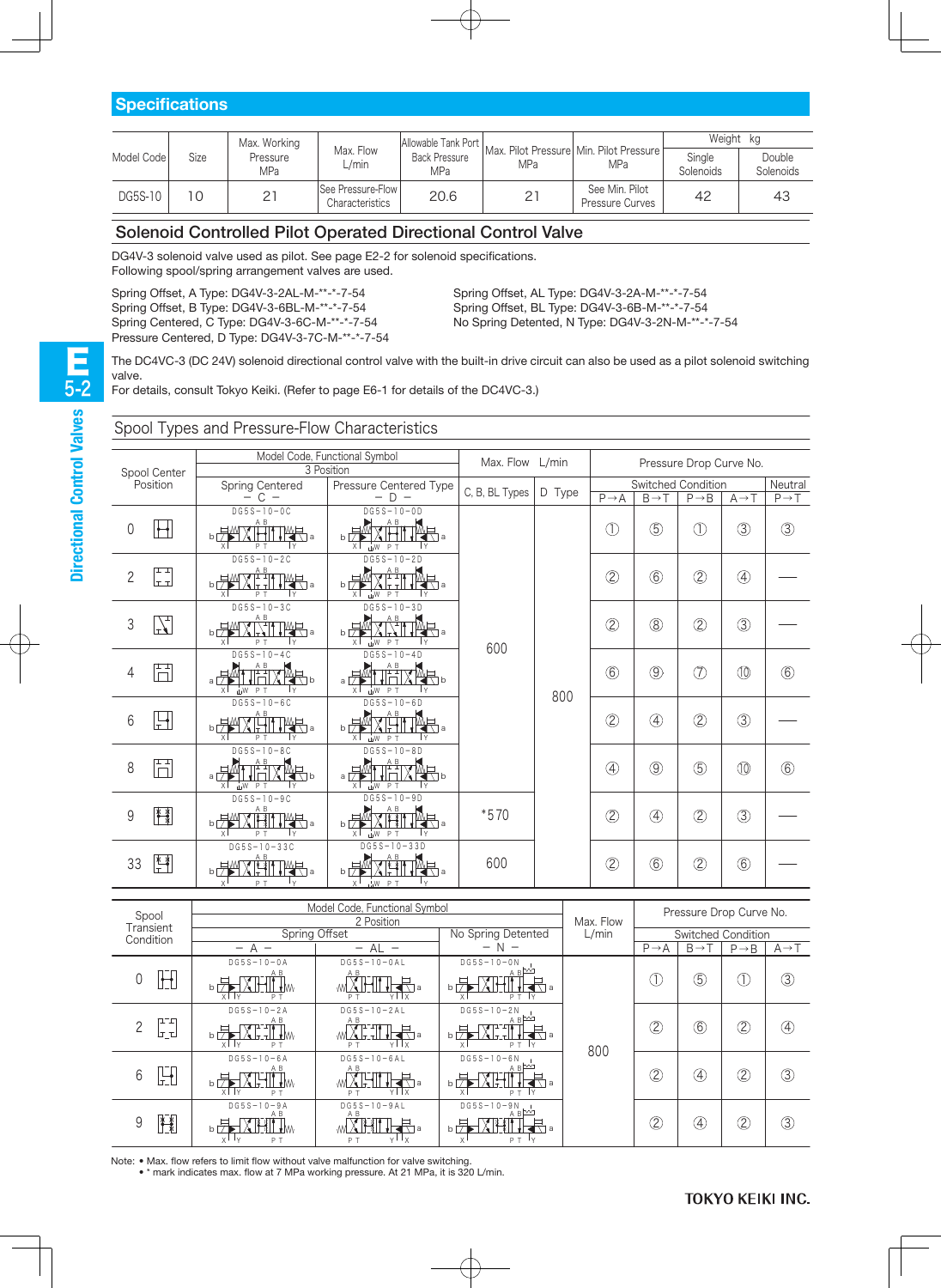# Characteristics Curve (viscosity 20 mm2/s , specific gravity 0.87) (typical examples)

# **Pressure Drop Characteristics Minimum Pilot Pressure**

![](_page_2_Figure_2.jpeg)

- 1. For pressure drops  $(\triangle P_1)$  of viscosities other than 20 mm2/s, calculate using multiplier coefficients shown in below table.
- 2. The formula to calculate pressure drops  $(\triangle P_1)$  for specific gravities other than 0.87 is as follows.

|                                                       | $\triangle P$ Values according to |
|-------------------------------------------------------|-----------------------------------|
|                                                       | characteristics curve             |
| $\triangle P_1 = \triangle P \times G_1/G$ $G$ , 0.87 |                                   |

|  |  |  | $G_1$ Desired specific gravity value |  |
|--|--|--|--------------------------------------|--|

#### Viscosity mm<sup>2</sup>/s 12/s | 10 | 20 | 30 | 40 | 50 | 60 | 70 | 80 | 90 | 100 | 110 | 120 | 130 | 140 | 150 **Coefficient**

# **Options**

### **Pilot restrictor**

A restrictor module valve incorporated with the solenoid pilot operated directional valve enables meter out control of oil from the pilot chamber during shifting of the main valve spool. This reduces transient shock. TGMFN-3-Y-A2W-B2W-50 is used as restrictor module.

# **Notes on Operation**

● Mounting orientation

To ensure sure switching of no spring detented type valves, mount valves so spool axis is horizontal. There are no mounting attitude restrictions for other spool/spring arrangements.

● Solenoid energization

Always ensure that one side of solenoid is deenergized before energizing the opposite side. For spring centered, pressure centered and spring offset valves, solenoid should be continuously energized during circuit switching. Deenergization of solenoid will cause spool to return to prescribed position by spring force. For no spring detented type valves, main spool will be maintained in switched position as long as the pilot pressure is maintained. Also, to ensure sure circuit switching, solenoid should be energized for more than 0.1 second.

● Long periods of solenoid energization

Care should be paid as long periods of solenoid energization at high pressure may cause spool sticking and switching malfunction.

- Drain and pilot
- 1. For internal drain type valves, pilot pressure (P port pressure of internal pilot valves) must be higher than min. pilot pressure + tank line back pressure. Therefore the pressure difference must be maintained even when surge pressures occur in the tank line.

![](_page_2_Figure_21.jpeg)

#### Min. Pilot Pressure Curve No.

| Spool/Spring Arrangement | Spool Type     | No. |
|--------------------------|----------------|-----|
| A, AL, N                 |                |     |
|                          | 6              |     |
| B, BL, C                 | -9<br>.8       |     |
|                          | 6,<br>33<br>3. |     |
|                          | 8.<br>Ч        | 5   |
|                          | 33             |     |

| TOKYO KEIKI INC. |  |
|------------------|--|

#### 2. External drain type valve is recommended when surge pressures may occur in tank line. Drain line should also be piped directly to tank.

- 3. In case of internal drain valve with spring sets B, C, and D and spool types 0, 4, 8, and 9, internal pilot type valve cannot be used if P to T port pressure drop during solenoid deenergization falls below minimum pilot pressure. Use external pilot type valve in this case.
- Manual operation

For manual switching, push the manual override pin of solenoid pilot operated directional valve while the minimum pilot pressure is maintained. Be aware that, in case of internal drain valve, actuation force increases with higher tank line back pressure. (See page E2-9)

● Solenoid indicator lamp

For valves with indicator lamps, the lamps will light when current flows to the solenoid.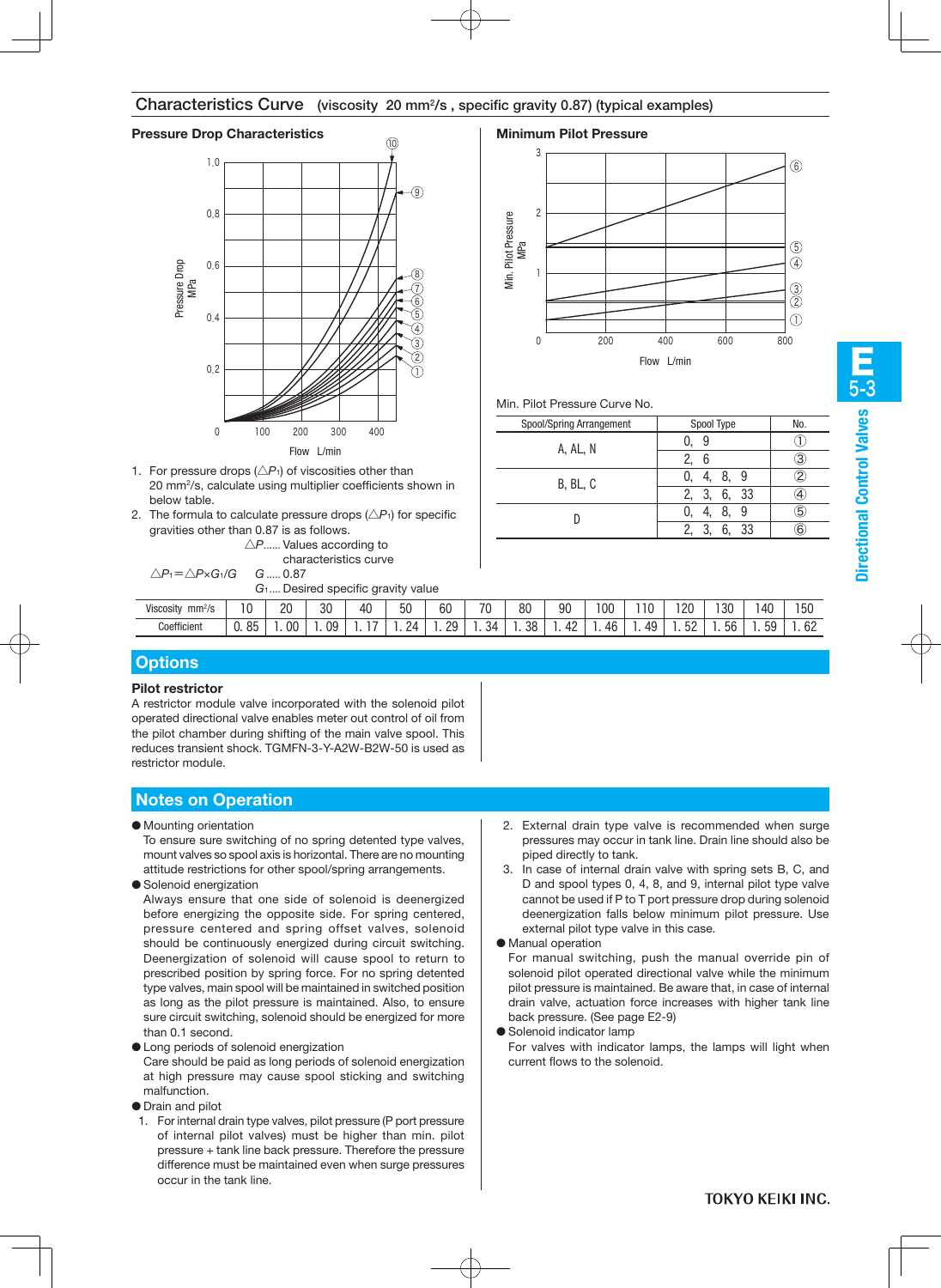# **Mounting Bolts (JIS B 1176, Strength Class 12.9)**

| <b>Hex Socket Bolts</b> |  |
|-------------------------|--|
| $M20 \times 65$         |  |

● Mounting bolts must be ordered separately.

● Tightening torque of mounting bolts: 230 to 290 N•m

# **Subplate**

| <b>Hex Socket Bolts</b><br>Qty               |  |                             | Connection Port Dia. Rc |         |  |
|----------------------------------------------|--|-----------------------------|-------------------------|---------|--|
| $M20 \times 65$                              |  | Subplate                    | P. T. A. B I            | X, Y, W |  |
| ng bolts must be ordered separately.         |  | $DGSM-10-$ (D) $-11-JA-M$   | $-1/4$                  |         |  |
| ing torque of mounting bolts: 230 to 290 N•m |  | $DGSM-10X-$ (D) $-11-JA-M$  | $1 - 1/2$               | 3/8     |  |
|                                              |  | $DGSM-10Y - (D) -11 -JA -M$ |                         |         |  |

● Subplate must be ordered separately.

● See page R6-5 for dimensions.

● DGSM-10\*-D-11-JA-M used for pressure center type.

● Subplates are supplied with hex socket bolts for mounting valve.

![](_page_3_Figure_10.jpeg)